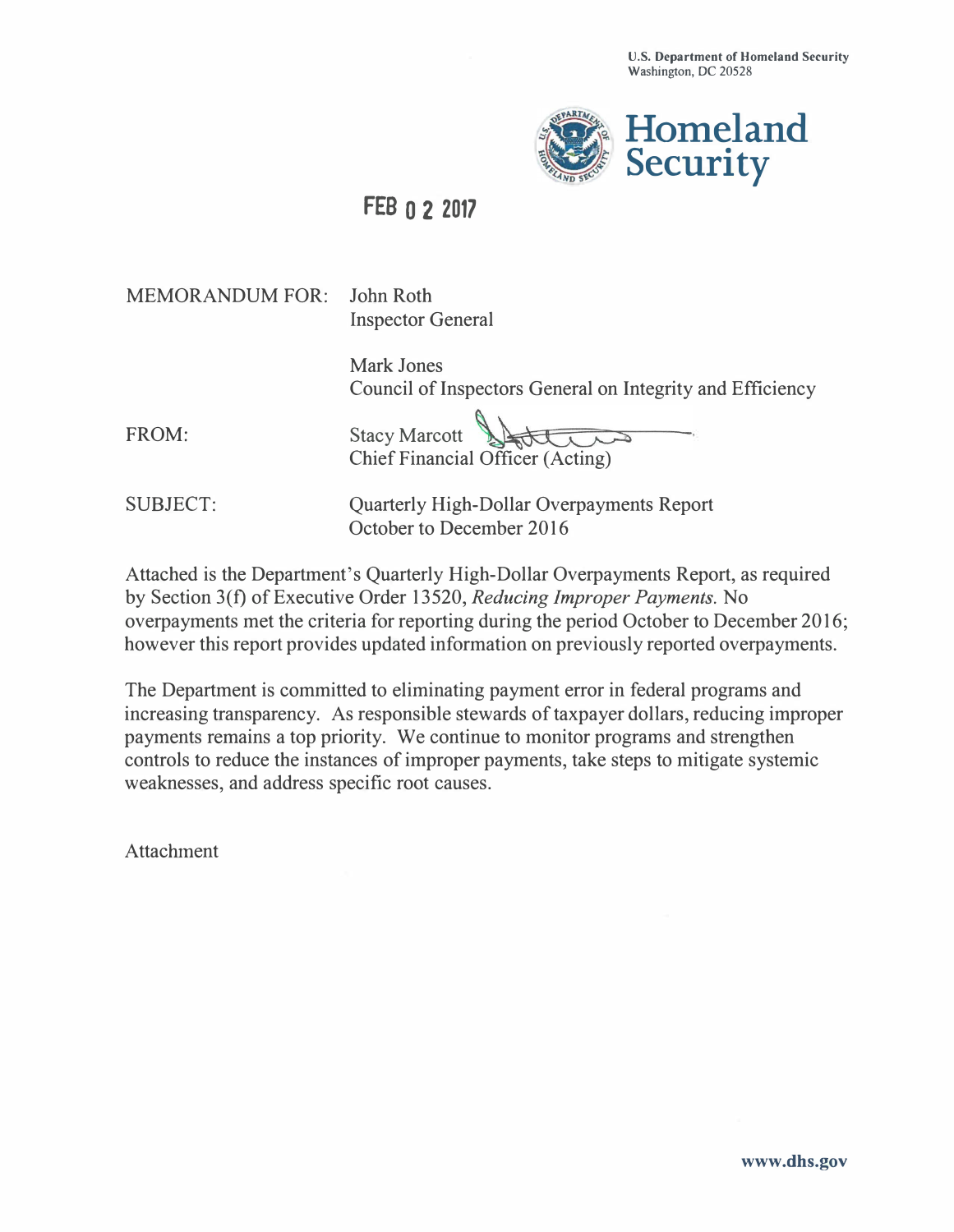2/2/2017

| <b>Current Quarter Activity</b> |                                                    |      |              |                           |                                                    |                       |                                            |                                                                                                                                                                                                                                |                     |                                                                  |          |                    |                   |                       |                     |                                                      |                               |                                        |
|---------------------------------|----------------------------------------------------|------|--------------|---------------------------|----------------------------------------------------|-----------------------|--------------------------------------------|--------------------------------------------------------------------------------------------------------------------------------------------------------------------------------------------------------------------------------|---------------------|------------------------------------------------------------------|----------|--------------------|-------------------|-----------------------|---------------------|------------------------------------------------------|-------------------------------|----------------------------------------|
| Component                       | Recipient<br><b>Type (Entity</b><br>or Individual) | City | <b>State</b> | Program(s)<br>Responsible | <b>Recovery Actions</b><br><b>Taken or Planned</b> | <b>Category (Bill</b> | <b>Cause of</b><br>Overpayment<br>Category | Why the Overpayment Occurred And Actions to Prevent<br>Reoccurrence                                                                                                                                                            | <b>Payment Date</b> | High \$ Overpayment   Date Overpayment<br><b>Date Identified</b> | Recouped | <b>Amount Paid</b> | Correct<br>Amount | Overpayment<br>Amount | Recovered<br>Amount | <b>Waived Amount or</b><br>Documentation<br>Received | Outstanding<br><b>Balance</b> | Days taken to<br>Recoup<br>Overpayment |
|                                 |                                                    |      |              |                           |                                                    |                       |                                            | The Department has no high-dollar overpayments relating to programs susceptible to significant improper payments from October to December 2016, as required by Section 3(f) of Executive Order 13520, Reducing Improper Paymen |                     |                                                                  |          |                    |                   | \$0.00                |                     |                                                      | \$0.00                        |                                        |
|                                 |                                                    |      |              |                           |                                                    |                       |                                            |                                                                                                                                                                                                                                |                     |                                                                  | Total    | \$0.00             | \$0.00            | \$0.00                | \$0.00              | \$0.00                                               | \$0.00                        |                                        |
|                                 |                                                    |      |              |                           |                                                    |                       |                                            |                                                                                                                                                                                                                                |                     |                                                                  |          |                    |                   |                       |                     |                                                      |                               |                                        |

Page 1 of 5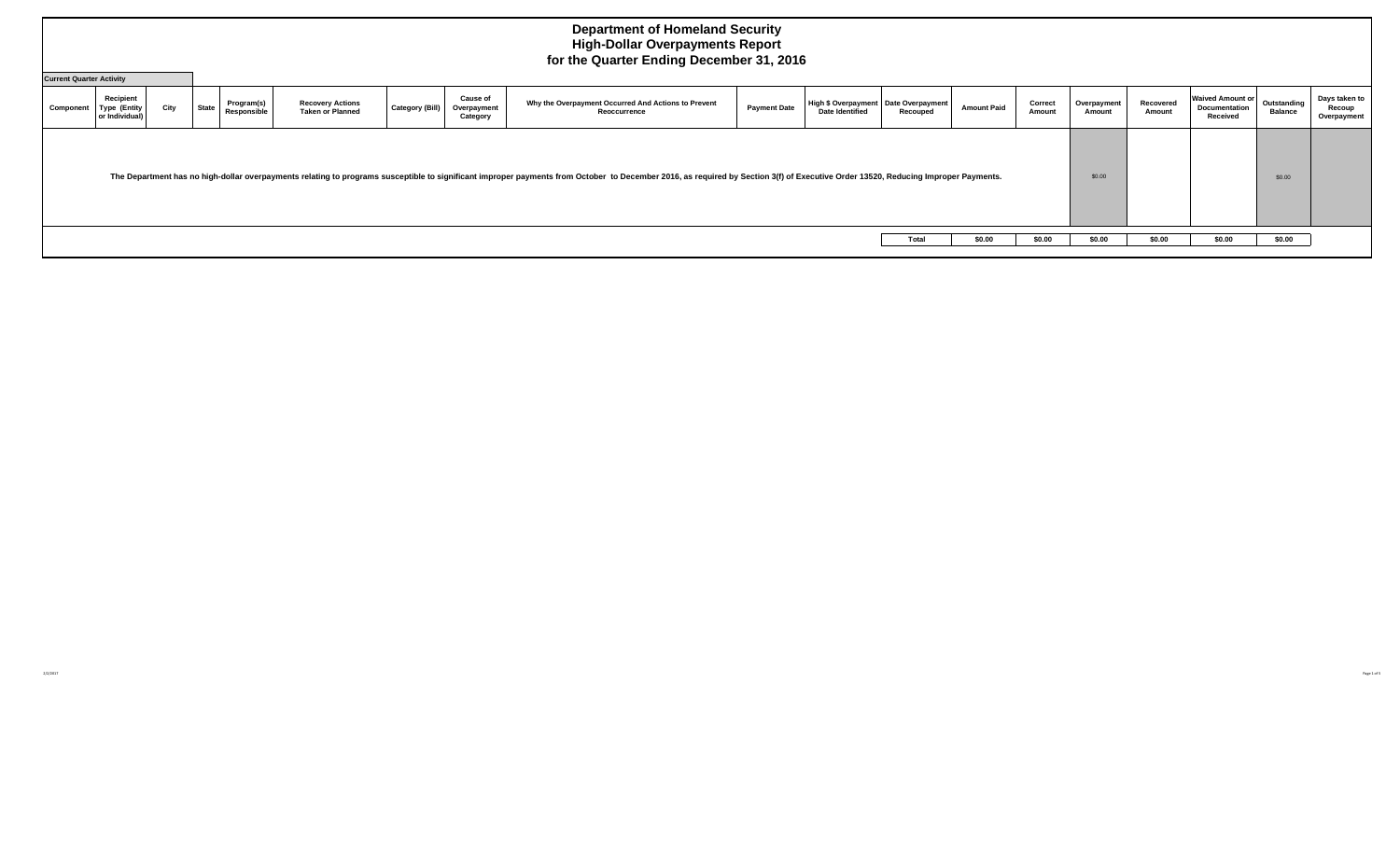| Recipient<br>Type (Entity)<br>Program(s)<br>City<br><b>State</b><br>Component<br>Responsible<br>ΩI                              | Recovery Action Taken or Planned                                                                                                                                                                                                                                                                                                                                                                               |                     |                                                      |                    |                   |                           |                     |                                                       |                            |                     |
|---------------------------------------------------------------------------------------------------------------------------------|----------------------------------------------------------------------------------------------------------------------------------------------------------------------------------------------------------------------------------------------------------------------------------------------------------------------------------------------------------------------------------------------------------------|---------------------|------------------------------------------------------|--------------------|-------------------|---------------------------|---------------------|-------------------------------------------------------|----------------------------|---------------------|
| Individual)                                                                                                                     |                                                                                                                                                                                                                                                                                                                                                                                                                | <b>Payment Date</b> | <b>High \$ Overpayment</b><br><b>Date Identified</b> | <b>Amount Paid</b> | Correct<br>Amount | <b>Overpayment Amount</b> | Recovered<br>Amount | Amount waived or<br>determined to be<br>uncollectable | <b>Outstanding Balance</b> | Days<br>Outstanding |
| <b>FLETC</b><br>Individual<br>Glynco<br>GA<br>Human Capital Division                                                            | A debt has been created with National Finance Center                                                                                                                                                                                                                                                                                                                                                           | March 26, 2014      | April 4, 2014                                        | \$36,725.84        | \$0.00            | \$36,725.84               | \$3,267.00          | \$0.00                                                | \$33,458.84                | 1002                |
| Coast Guard Pay &<br>CT<br><b>USCG</b><br>Personnel Center - Military<br>Individual<br>New London<br>Active and Reserve Pay     | Payroll deduction at maximum rate                                                                                                                                                                                                                                                                                                                                                                              | March 1, 2016       | April 1, 2016                                        | \$27,550.66        | \$0.00            | \$27,550.66               | \$0.00              | \$0.00                                                | \$27,550.66                | 274                 |
| Coast Guard Pay &<br><b>USCG</b><br>CA<br>Personnel Center - Military<br>Individual<br>Miramar<br>Active and Reserve Pay        | Payroll deduction at maximum rate.                                                                                                                                                                                                                                                                                                                                                                             | February 1, 2016    | February 5, 2016                                     | \$25,122.97        | \$0.00            | \$25,122.97               | \$0.00              | \$0.00                                                | \$25,122.97                | 330                 |
| Coast Guard Pay &<br><b>USCG</b><br>CO<br>Personnel - Military Active &<br>Individual<br>Aurora<br>Reserve Pay Office           | Payroll deduction at maximum rate                                                                                                                                                                                                                                                                                                                                                                              | January 1, 2015     | March 9, 2015                                        | \$37,254.30        | \$0.00            | \$37,254.30               | \$5,720.74          | \$0.00                                                | \$31,533,56                | 663                 |
| Coast Guard Pay &<br>USCG<br>Individual<br>St. Johns<br>FL.<br>Personnel Center - Military<br>Active & Reserve Pay Office       | Payroll deduction at maximum rate                                                                                                                                                                                                                                                                                                                                                                              | March 1, 2014       | May 15, 2014                                         | \$18,420.83        | \$0.00            | \$18,420.83               | \$3,191.21          | \$0.00                                                | \$15,229.62                | 961                 |
| Coast Guard Pay &<br><b>USCG</b><br>CA<br>Personnel Center - Military<br>Individual<br>Orange<br>Active & Reserve Pay Office    | Payroll deduction at maximum rate                                                                                                                                                                                                                                                                                                                                                                              | March 1, 2014       | May 1, 2014                                          | \$7,784.04         | \$0.00            | \$7,784.04                | \$1,914.64          | \$0.00                                                | \$5,869.40                 | 975                 |
| Coast Guard Pay &<br><b>USCG</b><br><b>MD</b><br>Individual<br>Personnel Center - Military<br>Baltimore<br>Active & Reserve Pay | Payroll deduction at maximum rate.                                                                                                                                                                                                                                                                                                                                                                             | October 1, 2013     | December 4, 2013                                     | \$12,307.00        | \$0.00            | \$12,307.00               | \$7,098.37          | \$0.00                                                | \$5,208.63                 | 1123                |
| Coast Guard Pay &<br><b>USCG</b><br>H1<br>Individual<br>Honolulu<br>Personnel Center - Military<br>Active & Reserve Pay         | Payroll deduction at maximum rate.                                                                                                                                                                                                                                                                                                                                                                             | August 15, 2013     | October 1, 2013                                      | \$5,318.99         | \$0.00            | \$5,318.99                | \$2,332.23          | \$0.00                                                | \$2,986.76                 | 1187                |
| Coast Guard Pay &<br>Personnel Center<br><b>USCG</b><br>CA<br>Individual<br>San Francisco<br>Military Active & Reserve<br>Pay   | Payroll deduction at maximum rate.                                                                                                                                                                                                                                                                                                                                                                             | April 15, 2013      | April 30, 2013                                       | \$5,923.50         | \$0.00            | \$5,923.50                | \$4,465.41          | \$0.00                                                | \$1,458.09                 | 1341                |
| Coast Guard Pay &<br><b>USCG</b><br>Individual<br>New Orleans<br>LA<br>Personnel Center - Military<br>Active and Reserve Pay    | Payroll deduction at maximum rate.                                                                                                                                                                                                                                                                                                                                                                             | October 1, 2011     | November 25, 2011                                    | \$7,135.16         | \$0.00            | \$7,135.16                | \$3,487.41          | \$0.00                                                | \$3,647.75                 | 1863                |
| USSS<br>Individual<br>Paris<br>Payroll<br>France                                                                                | The USSS employee agreed to a Salary Offset to repay the \$27,229.44 overpayment that was<br>identified in January 2015. \$250 is automatically deducted from his bi-weekly salary beginning<br>with pay period 6.<br>Salary deductions were made from the employee's salary during pay period 23 (pay date<br>December 08, 2016) and pay period 24 (pay date December 22, 2016) for this reporting<br>period. | October 18, 2014    | January 30, 2015                                     | \$27,229.44        | \$0.00            | \$27,229.44               | \$11,250.00         | \$0.00                                                | \$15,979.44                | 701                 |
|                                                                                                                                 |                                                                                                                                                                                                                                                                                                                                                                                                                |                     | Total                                                | \$210,772.73       | \$0.00            | \$210,772.73              | \$42,727.01         | \$0.00                                                | \$168,045.72               |                     |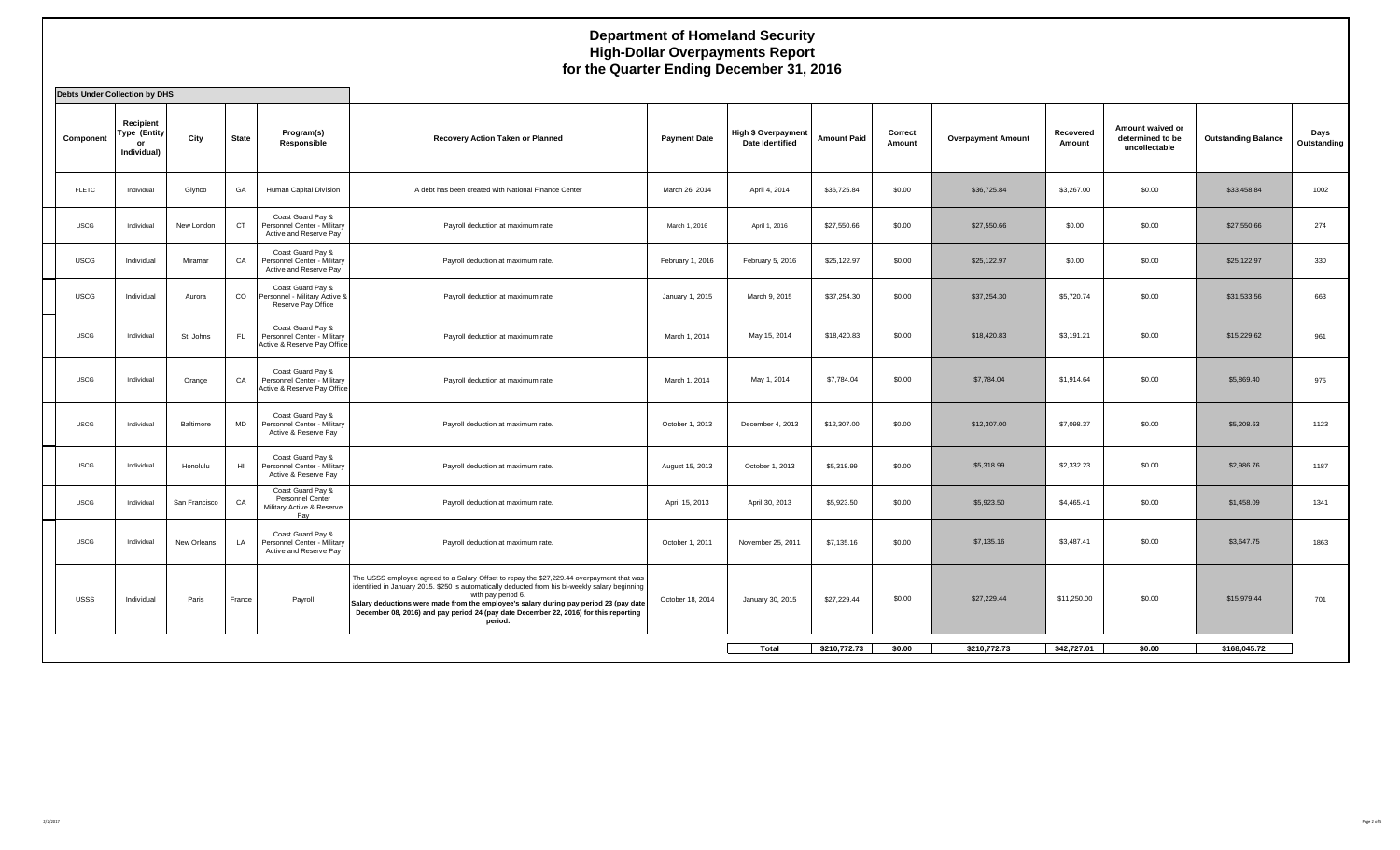| Debts Sent to Treasury Offset Program for Collection |                                                |                       |                        |                                                                               |                                                                                                                  |                     |                                                      |                    |                          |                       |                     |                               |                     |
|------------------------------------------------------|------------------------------------------------|-----------------------|------------------------|-------------------------------------------------------------------------------|------------------------------------------------------------------------------------------------------------------|---------------------|------------------------------------------------------|--------------------|--------------------------|-----------------------|---------------------|-------------------------------|---------------------|
| Component                                            | Recipient<br>Type<br>(Entity or<br>Individual) | City                  | <b>State</b>           | Program(s)<br>Responsible                                                     | <b>Recovery Action Taken or Planned</b>                                                                          | <b>Payment Date</b> | <b>High \$ Overpayment</b><br><b>Date Identified</b> | <b>Amount Paid</b> | <b>Correct</b><br>Amount | Overpayment<br>Amount | Recovered<br>Amount | Outstanding<br><b>Balance</b> | Days<br>Outstanding |
| <b>FEMA</b>                                          | Entity                                         | U.S Virgin<br>Islands | U.S. Virgin<br>Islands | Port Security Grant<br>Program                                                | Recoupment package sent to Entity. Debt later sent to the Treasury<br>Offset Program for collection.             | November 11, 2008   | September 30, 2010                                   | \$19,239.54        | \$0.00                   | \$19,239.54           | \$0.00              | \$19,239.54                   | 2284                |
| <b>USCG</b>                                          | Individual                                     | Seattle               | <b>WA</b>              | Coast Guard Pay &<br>Personnel Center -<br>Military Active and<br>Reserve Pay | Attempted to recoup overpayment prior to member's departure from<br>USCG. Unable to recoup and sent to Treasury. | November 1, 2008    | June 15, 2011                                        | \$8,903.21         | \$1,051.71               | \$7,851.50            | \$6,329.02          | \$1,522.48                    | 2026                |
| <b>USCG</b>                                          | Individual                                     | New York              | New York               | Coast Guard Pay &<br>Personnel Center -<br>Military Active &<br>Reserve Pay   | Attempted to recoup overpayment prior to member's departure from<br>USCG. Unable to recoup and sent to Treasury. | September 30, 2011  | April 8, 2013                                        | \$10,893.70        | \$0.00                   | \$10,893.70           | \$5,001.90          | \$5,891.80                    | 1363                |
| <b>USCG</b>                                          | Individual                                     | Alameda               | California             | Coast Guard Pay &<br>Personnel Center<br>Military Active &<br>Reserve Pay     | Attempted to recoup overpayment prior to member's departure from<br>USCG. Unable to recoup and sent to Treasury. | March 15, 2014      | July 23, 2014                                        | \$5,554.90         | \$0.00                   | \$5,554.90            | \$0.00              | \$5,554.90                    | 892                 |
| <b>USCG</b>                                          | Individual                                     | Portsmouth            | VA                     | Coast Guard Pay &<br>Personnel Center -<br>Military Active &<br>Reserve Pay   | Attempted to recoup overpayment prior to member's departure from<br>USCG. Unable to recoup and sent to Treasury. | June 15, 2013       | December 10, 2013                                    | \$51,074.15        | \$824.99                 | \$50,249.16           | \$0.00              | \$50,249.16                   | 1117                |
| <b>USCG</b>                                          | Individual                                     | Santa Rose            | CA                     | Coast Guard Pay &<br>Personnel Center<br>Military Active &<br>Reserve Pay     | Attempted to recoup overpayment prior to member's departure from<br>USCG. Unable to recoup and sent to Treasury. | July 31, 2012       | September 26, 2012                                   | \$29,842.78        | \$0.00                   | \$29,842.78           | \$19,191.47         | \$10,651.31                   | 1557                |
| <b>USCG</b>                                          | Individual                                     | Houston               | Texas                  | Coast Guard Pay &<br>Personnel Center -<br>Military Active &<br>Reserve Pay   | Attempted to recoup overpayment prior to member's departure from<br>USCG. Unable to recoup and sent to Treasury. | July 15, 2015       | December 17, 2015                                    | \$76,905.38        | \$0.00                   | \$76,905.38           | \$2,731.04          | \$74,174.34                   | 380                 |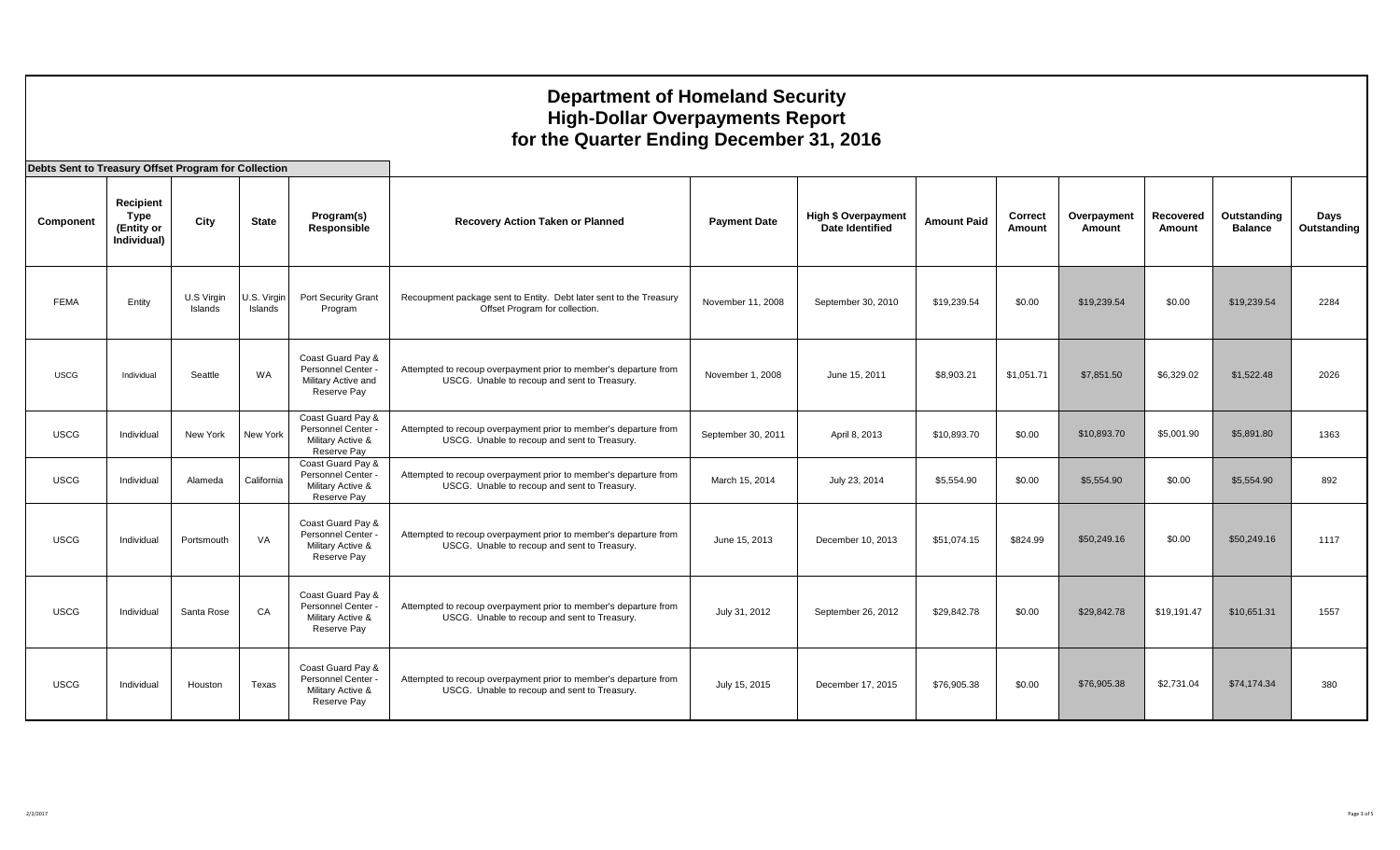### **Department of Homeland Security High-Dollar Overpayments Report for the Quarter Ending December 31, 2016 Debts Sent to Treasury Offset Program for Collection** USCG Individual Seattle Washingto n Coast Guard Pay & Personnel Center - Military Active and Reserve Pay Payroll deduction at maximum rate **August 15, 2015** February 1, 2016 \$64,687.36 \$0.00 \$64,687.36 \$3,968.13 \$60,719.23 334 **Total \$267,101.02 \$1,876.70 \$265,224.32 \$37,221.56 \$228,002.76**